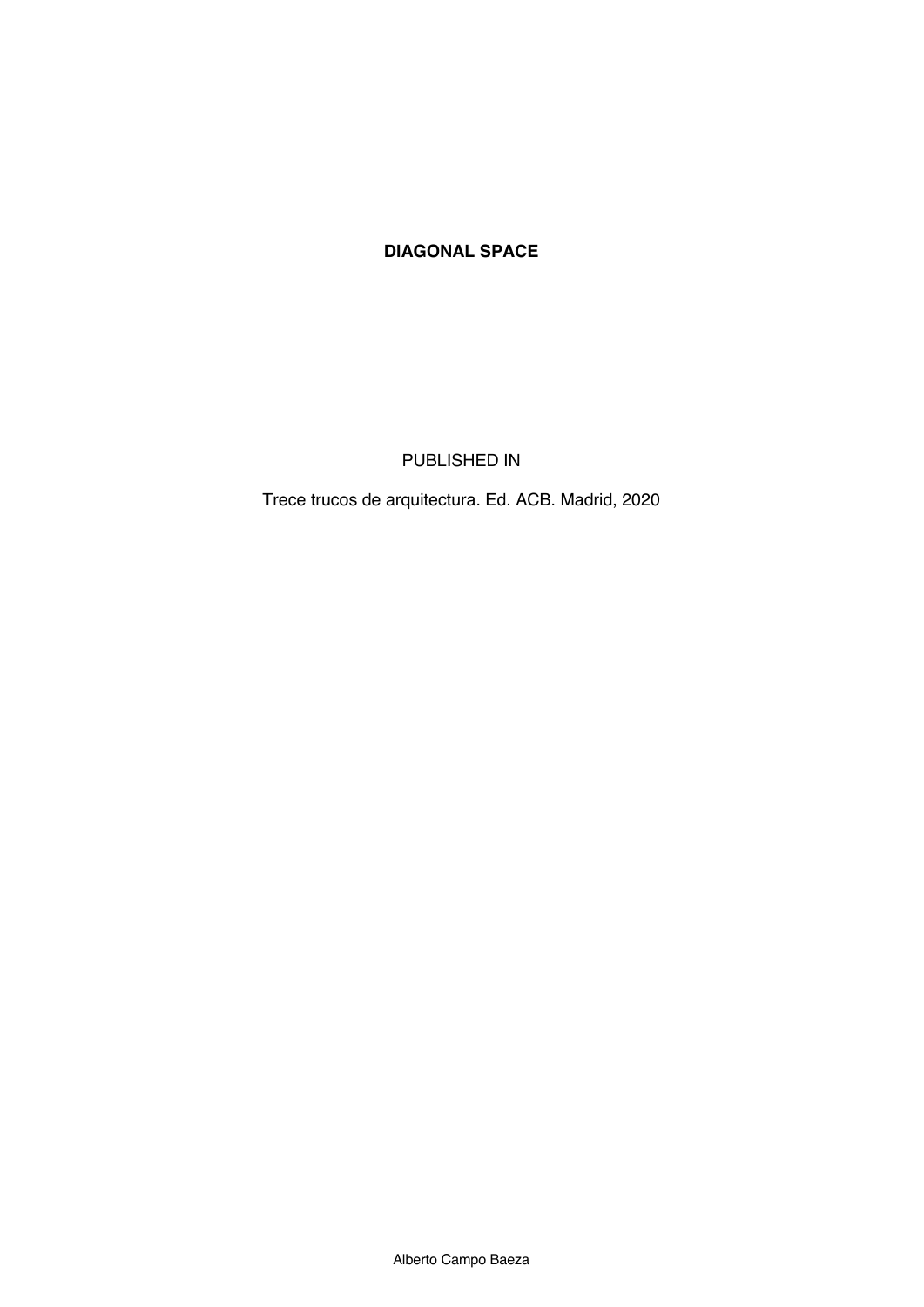## THE SIMPLE DIAGONAL SPACE

Architects call a double-height space a space that can accommodate a mezzanine. And if we open a hole at the highest point so that the light crosses diagonally that space, we will make visible an elementary spatial diagonality.

## THE COMPOUND DIAGONAL SPACE

If we take a double-height space and put it in front of a double-height space, almost nothing happens. You get a larger space in plan and with the same double height. But if we put them together and move one of them vertically until both have a single height in common, we will obtain a very special diagonal space. The higher space will overturn on the lower one. And if we open a hole in the highest point so that the light crosses diagonally this new space, even better; we will have made visible the compound diagonality of this new space. So, as a good architect friend of mine used to say, 2+2 is much more than just 4. Of course, another good friend of mine, also an architect, of course! used to say that in the end that was nothing more than the spatial mechanism of the siphon boat.

## THE DIAGONAL CONCATENATED SPACE

And if encouraged by the efficiency of the compound diagonal space we dare to do the same operation attaching to the highest space another double height space with a new vertical displacement and a ninety degree turn in plan, we will obtain a new richer diagonal space, where it can be stated that 2+2+2 are much more than just 6. And if we perforate in the right high points so that the light makes these spatial diagonalities visible, even better. This concatenated diagonality is the main operation with which I have worked in the last house I have built in Madrid, the Cala house.

Diagonal space, whether single, double or triple concatenated, are effective spatial mechanisms of architecture.

As in my last house built, the Casa Cala, the mechanism of the concatenated diagonality is developed, I cannot resist transcribing here the memory, where the operation is explained in detail. RAUMPLAN House 2+2+2 are much more than just 6.

The house is situated on a sloping terrain with a distant horizon landscape that is the western cornice of Madrid as seen from Camarines. At ground level nothing interesting appears, but, as we get up, the urban landscape of a panoramic view of part of the west cornice of Madrid appears with more clarity. From the four towers on the left, to the tower of Madrid on the right. Beautiful and curious. Logically a vertical house is decided where